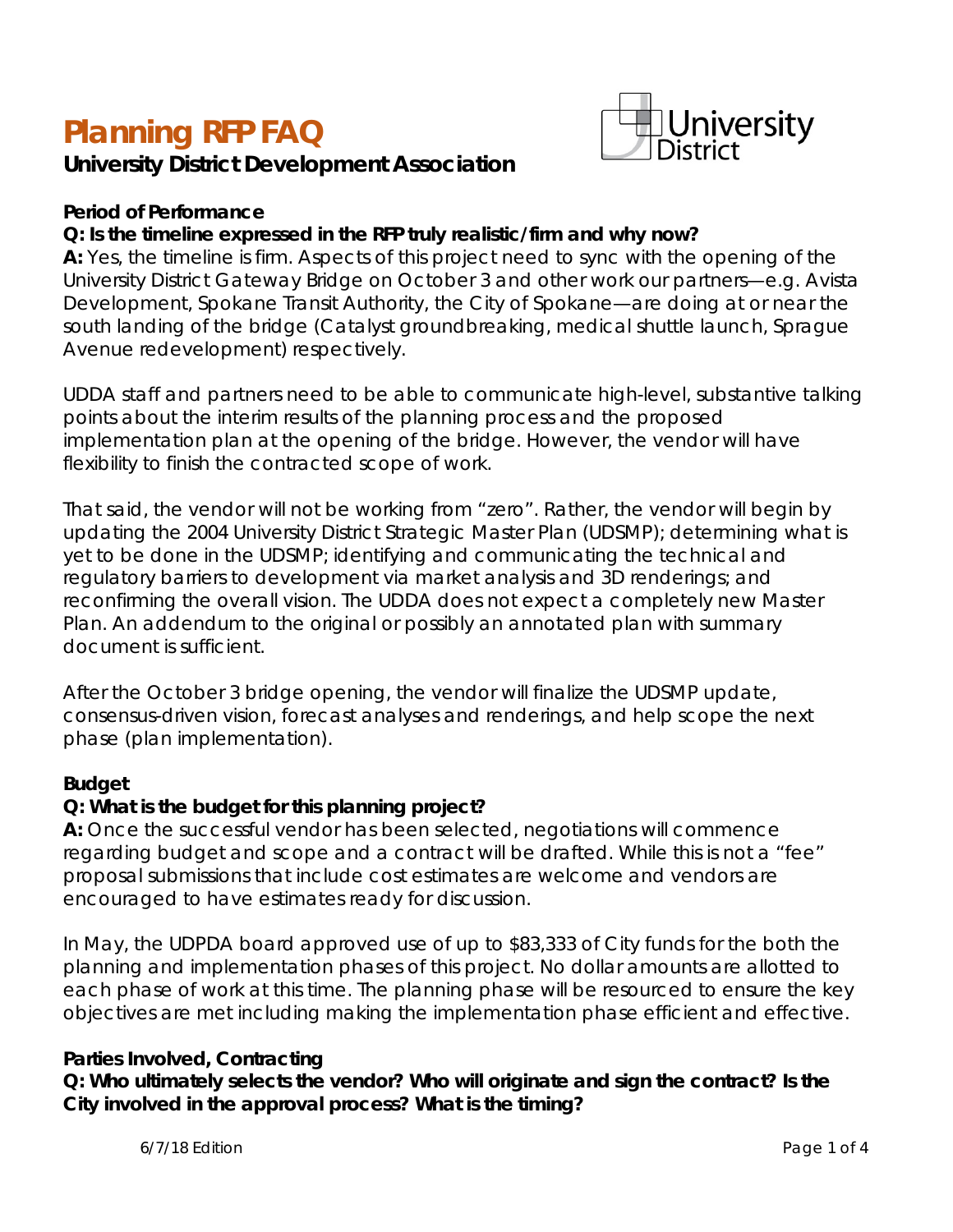**A:** The CEO of the University District will select the vendor in consultation with the University District Development Association's (UDDA) Development Committee, which includes City representatives, and 2-3 external expert reviewers.

The formal contract may originate from the UDDA or from the vendor. The UDDA CEO will sign the contract after review by the UDDA Executive Committee. No other parties will approve the final contact.

The UDDA hopes to notify the successful vendor the last week in June and begin contract negotiations the first week in July with the hope of executing the final contract no later than the week of July 9th.

#### **Q: What are your expectations regarding community involvement? Is a non-Spokane vendor an issue? Does the vendor need to have higher education campus planning/programming expertise?**

**A:** The vendor is expected to engage, collaborate and dialogue with key community stakeholders (e.g. Avista, the City, Spokane Transit Authority, the universities, local property owners and developers, etc.) throughout the project. This will involve sharing and synthesizing data, coordinating charrette events, testing growth models and market analyses, aligning vision scenarios and communication talking points, etc.

A non-Spokane vendor is not an issue provided the above expectations can be accomplished in a timely, productive and collegial manner. The vendor need not have higher education campus planning expertise.

# *Project Logistics*

# **Q: To what degree can the consultant team expect UDDA support to ensure the success of the project, e.g., stakeholder identification, meeting scheduling, etc.?**

**A:** The UDDA staff will assist with identifying key contacts, making necessary introductions/ connections, and scheduling meeting spaces and drafting announcements on an as needed basis.

# *Infrastructure Assessment*

# **Q: What level of infrastructure assessment is required? Is up-to-date data on existing conditions readily available?**

**A:** The issue of infrastructure is primarily tied to barriers in various development scenarios. Current infrastructure, studies and findings regarding future infrastructure needs, scientific findings regarding soils and topography, as well as any other available and useful information will be shared with a contracted vendor. While, there is significant and current data available the final product should primarily focus on identifying where infrastructure, its timing, or regulation regarding infrastructure would create barriers to development or a specific development scenario.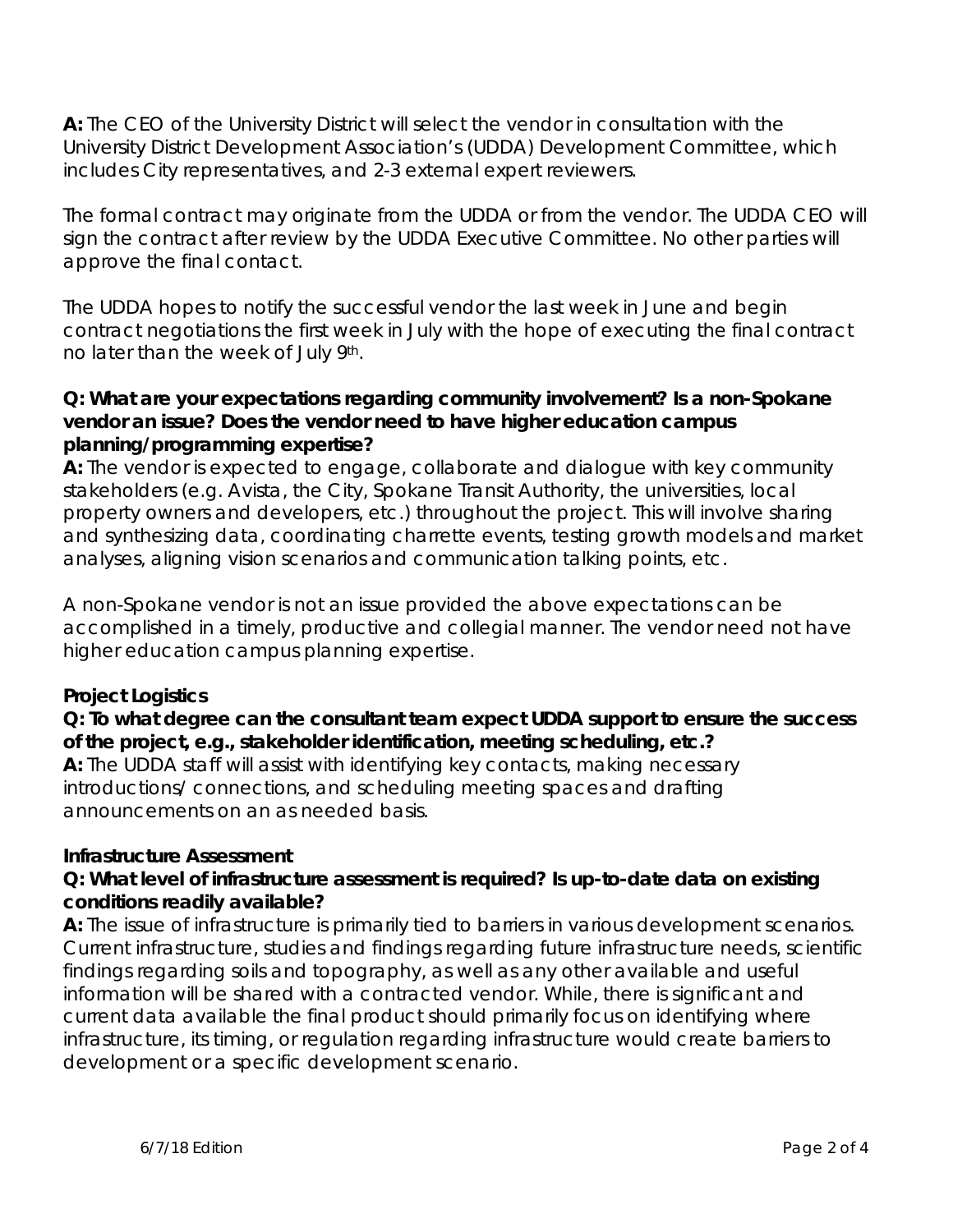#### *Sub-Contractors*

# **Q: Should the vendor identify subconsultants in the proposal response? Can or will you recommend any local firms as subcontractors?**

A: We cannot recommend any firm over another, but please do list any members of your team (sub-contractors included and identified as such) that illustrate the depth and breadth of your expertise as it relates to the RFP scope. Note that your team members will need to work with our community partners so it is imperative that you select individuals and firms with not only know-how but also proven interpersonal, facilitation and coordination skills.

#### *Outcomes and Key Elements*

#### **Q: Is the intent to develop a graphically illustrated brochure or digital brochure for web use? Is a pre-determined, select stakeholder user group identified as part of this update process?**

**A:** The intent is to create visual renderings of forecast scenarios for development demand. Key users will be City planning staff, elected officials, business owners/leaders, institutional partners, and community members. While collaterals do not need to be exceptionally specific for each group they should help representatives from all better understand the tradeoffs and opportunities. Each key concept or scenario should be visually represented to ensure that City and UDDA staff can both show and tell the story in ways appropriate to diverse and various audiences.

#### **Q: If the City is taking the lead on the South Sub Area Plan, how much time and effort should vendor dedicate to this key element?**

**A:** For the purposes of this contract the vendor should limit their compensated efforts to identifying specific and general barriers; especially regulatory barriers. If the City wishes to contract with a vendor for elements of the South Sub Area Plan that would be a separate contract. This contract would expect the vendor to be appropriately responsive to the City's questions in the final presentation of the final product.

#### **Q: What level of detail is expected for each scenario and focus area? Is a high-level urban massing model (showing built and non-built development areas) using Sketch-Up as a tool sufficient for this effort? Will an economic forecasted projection (20-year horizon) be needed to inform each development scenario?**

**A:** The critical element is to translate the broader vision for the District into a preferred development scenario for each focus area based on the community growth assumptions and factors that will be developed during stakeholder engagement tasks and to develop numeric projections and modeling that represent the corresponding growth potential. The proposal should express the consultant's ideas and approach to this task and what tools and graphics might best be used to represent the outcomes to community stakeholders. The outcomes will inform subsequent sub-area planning work geared toward identifying and removing obstacles and barriers to achieving the desired vision.